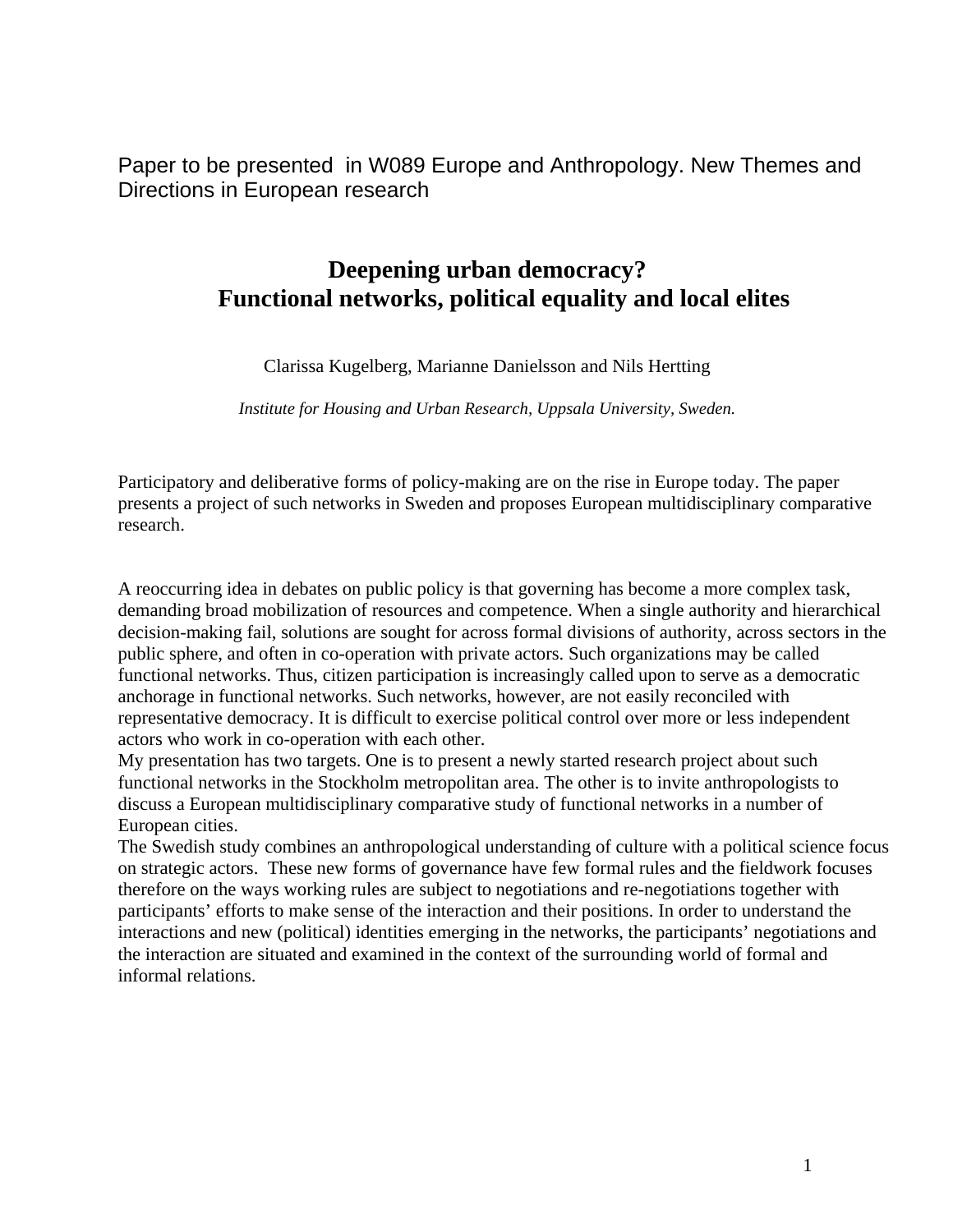## **Deepening urban democracy?**

A reoccurring idea in debates on public policy is that governing has become a more complex task, demanding broad mobilization of resources and competence. When single authorities and hierarchical decision-making fail, solutions are sought for across formal divisions of authority, across organizations and sectors in the public sphere, and often in co-operation with private actors. Such organizations may be called functional governance networks or functional networks. Ranging from psychiatry to local environmental care or integration, the list of examples in which co-operation and co-ordination are seen as remedies for different public failings is long. Such solutions are not least called for in urban contexts (cf. Stoker 2000).

Functional networks, however, are not easily reconciled with representative democracy. Exercising political control over more or less independent actors working in co-operation is difficult. Thus, particularly in urban contexts, developing and "deepening" democracy has become as important as efficient resource mobilization in arguments for network governance. Thus, citizen participation is increasingly called for to serve as democratic anchorage in functional networks.

In this project, we propose to study such urban functional networks, in which citizens participate in interactive decision-making together with public officials and other local actors to tackle integration and environmental issues – that is, aspects of social and ecological sustainability. Can citizens in such network arrangements be expected to fulfill democratic functions, rendering legitimacy and giving locals influence over local matters? How should these arrangements, more specifically, be valued in terms of democracy and political equality? To begin answering such questions, we find it useful to focus on what we call "local participatory elites" and their role as facilitators or potential hindrances in efforts to democratize urban governance.

The project will combine an anthropological understanding of culture with a political science focus on strategic actors. It has recently been claimed that understanding such new forms of governance, in which formal rules are few and working rules are subject to negotiations and re-negotiations, calls for micro-analysis and ethnographic approaches (Rhodes 2000, Bevir & Rhodes 2007). At the same time, we find it important to link our understanding of these processes to an analysis of formal positions and models of strategic action. The latter is important if we wish to hold on to the idea that democracy can be promoted through collectively informed and reasoned public decisions. Thus, we propose to combine a political science perspective with an anthropological one, which implies combining deductive with inductive approaches, and rational choice institutionalism with ethnographic research on the rules in use.

### **Research problem and previous research**

Metropolitan areas are, and have been, experimental grounds for the development of new forms of governance, including various participatory complements to representative democracy (Stoker 2000, Healy et al. 2003). In recent years in Sweden, attempts to ensure citizen influence by involving the public in organized dialogue have been common. These attempts have been inspired by theories of deliberative democracy (Hosseini-Kaladjhi 2002, Lahti-Edmark 2002). When, as is frequent, such attempts to develop urban local democracy go hand-in-hand with attempts to develop public problemsolving capacity, the very same institutional arrangement is expected to fulfill both tasks at the same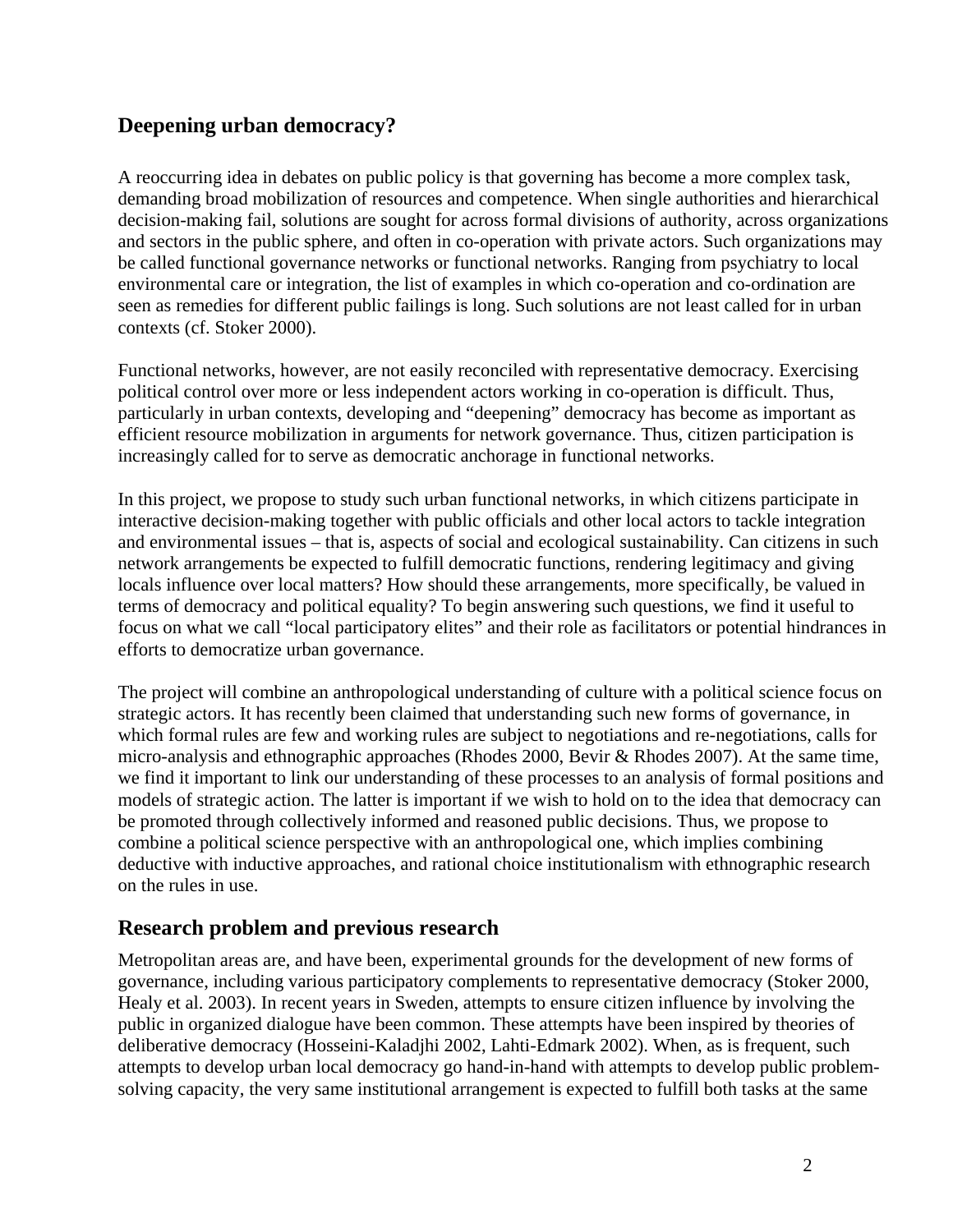time (cf. Fung & Wright 2001, Hertting 2006). However, earlier research has shown that the necessary openness and flexibility of such institutional arrangements tend to obscure who is responsible, and accountable, for what (Pierre & Peters 2000, Sørensen 2004, Danielsson & Hertting 2007). This implies that the answers to questions about how these networks work, and how they affect urban democracy, boil down to an empirical question about for *whom* they work.

Therefore, there is good reason to be wary of elites when democracy is thus reorganized. If political equality is the linchpin of democracy (Giljam & Hermansson 2003), then the extent to which political elites coincide with social and economic elites is a matter of concern. On the other hand, it cannot be presupposed that the mere existence of elites implies political inequality. Political elites may be seen as performing important functions *for* the people, being entrusted with power because they have certain qualities for the task at hand (Etzioni-Halevy 1993, Lewin 2003). The most essential question then becomes what the relation is between political elites in the governing networks and people and groups outside these networks.

### **Research questions**

Our objects of study are urban projects, in which citizen participation is seen as a means toward democratizing functional networks, and networks are seen as important arenas for an expanding local democracy. A fundamental assumption is that actors in such urban networks – politicians, officials, associations of citizens and individual citizens – are assigned new and partially conflicting roles. This is because the promotion of open, unregulated and flexible network institutions involves a fundamental democratic dilemma. On the one hand, functional networks are promoted as vehicles for efficient problem-solving among professional actors. On the other hand, these actors shall encourage and provide scope for citizen influence or at least participation. Furthermore, at the same time, these processes are expected to remain under the supervision and ultimate control of representative democracy.

In such a situation, openness and few formal rules do not necessarily signify freedom from demands and lack of norms, but can be seen as a solution to a situation in which several partially conflicting norms cannot easily be reconciled, or any of them abandoned. For individual actors, in specified situations, the lack of rules and wealth of norms may give rise to difficult decisions and dilemmas: Which norms prevail under what circumstances, and what kind of political culture will evolve in these networks, is uncertain.

Starting with such a problem formulation, our research questions are:

- How can urban functional governance networks be described and valued in terms of their democratic anchorage?

How can the processes through which rules, norms and practices in these functional networks are reproduced be described and understood?

Answering the first research question includes describing and valuing actual practices and working rules by comparing them to the different democratic models – deliberative democracy, participatory democracy and of course representative democracy. We will also use a less structured and anthropological approach to investigate "democracy at work" from the participant point of view. Both these approaches aim at uncovering which norms and discourses actors actually choose to act on.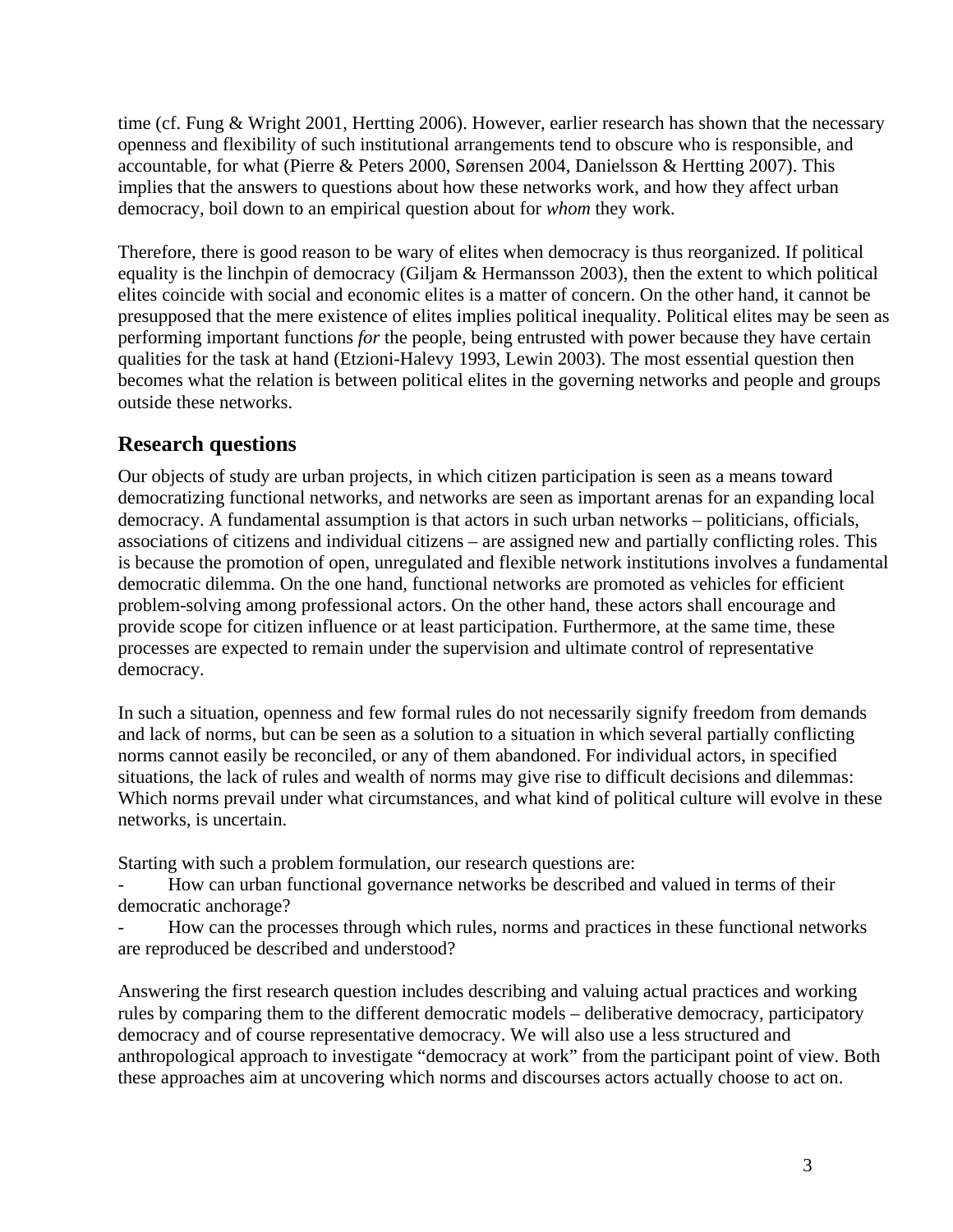An important task is to unravel *who* among the citizens actually participates. Based on previous research, we expect that only some citizens will participate. If such participation affords influence, then those who do participate actually become a new local participatory elite. Furthermore, the demands of participation will work as a threshold many citizens will not be willing or able to cross (Wohlgemuth 2006, Danielsson & Hertting 2007). Thus, it is essential to know which citizens are willing and able. By examining their connections with, likeness to and potential function for those who do *not* participate, we wish to discuss when and to what extent their participation is able to afford democratic legitimacy and enhance political equality.

The second proposed research question focuses on the negotiations and re-negotiations of the explicit and implicit working rules of functional networks. This includes questions about the stability of and change in these rules, norms and expectations, and about the extent to which actors agree on what kind of democratic anchorage is called for in trying to solve different problems. Based on previous research, we expect disagreement as to the rules of the game (Hertting 2003). Thus, we not only have to understand the views of the participants, but also how they connect to surrounding institutions, agents and societal discourses*.* 

One basic idea of this project is that, in order to address the questions above, we need tools to describe patterns of collective action and institutional arrangements as well as tools to understand how individuals make sense of these patterns and rules. The combination of rational choice institutionalism and an anthropological understanding of how meaning is created and disputed in interaction should provide us with such tools.

#### **Institutional design and democratic governance: a political science perspective**

From a political science perspective, it seems fruitful to analyze functional governance networks as *institutional arrangements* to coordinate and legitimate operative policymaking and/or implementation (Scharpf 1997). Starting from rational choice analysis, such institutional arrangements are interpreted as the result of varyingly successful attempts by interdependent actors – politicians, civil servants, citizens, etc. – to fulfill their aims or the aims of the social groups they represent (Tsebelis 1991, Ostrom 2005). Somewhat paradoxically, analytically treating actors as rational seems most productive for understanding their strategic dilemmas and collective failures (Hertting 2006a). Thus, we propose to unravel the patterns of interaction taking place in functional networks – described above as torn between demands of representative hierarchy, citizen participation, and co-operation for efficiency – using institutional rational choice.

Horizontal, functionally oriented cooperation seems to provide not only a need for, but also new opportunities for democratic anchoring of governance (Sørensen & Torfing 2006). Recent Swedish research shows that local knowledge and democratic legitimacy become important resources in network governance (Hertting 2006b). In order to work as efficient and legitimate arrangements for solving specific problems, it seems that functional networks may benefit from involving the ordinary people affected by these problems.

However, the *potential* for democratic network governance must not make us naïve or blue-eyed. Politicians, civil servants, association leaders and individual citizens act in different roles, different arenas and at different levels simultaneously. Hence, we should expect that collective action to institutionalize democratic governance networks will not be an easy task. In earlier research, we have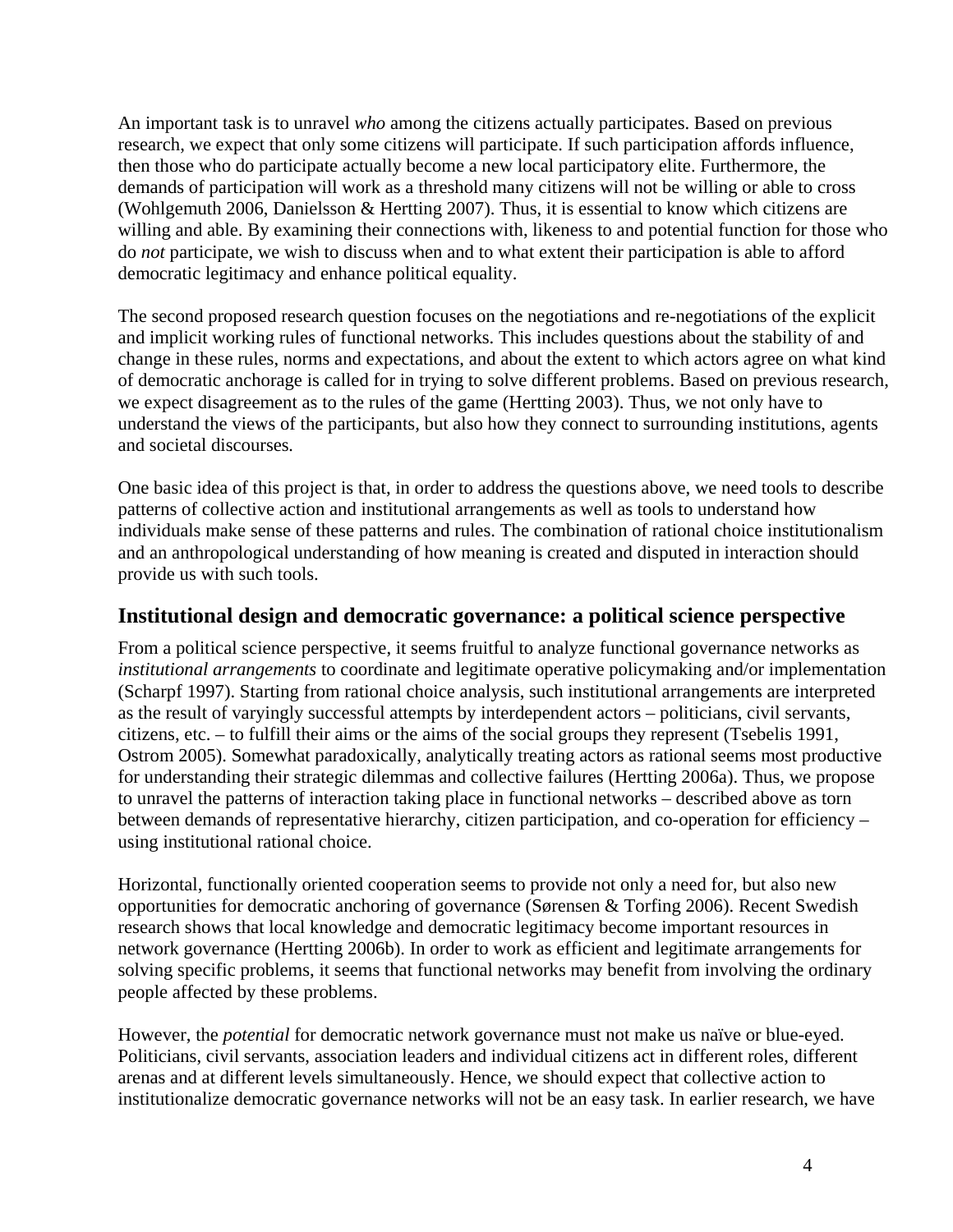found that the whole idea of democratizing functional networks within the realm of the traditional structures of representative democracy induces a number of strategic dilemmas (Danielsson & Hertting 2007). "Nested games" along horizontal and vertical dimensions tend to turn functional networks into unstable *ad hoc* arrangements.

If this is true, then there is no specific moment or decision that marks when a specific democratic model of the network is chosen. The democratic order of the network – or lack thereof – is *de facto*  produced over time by the games taking place between actors with strategic positions. Hence, we need an institutional analysis framework with a strategic perspective on such de facto rules.

Here we will define institutions as *rules in use*, that is, the shared understanding of prescriptions that actors refer to when they are asked to explain and justify their actions in a specific situation (Ostrom 2005). By analyzing the working rules of functional networks, we should be able to understand and evaluate *whether*, and if so *how*, they are democratically anchored. Such an analysis will try to grasp the shared understanding among network actors of such aspects as: What positions exist in the network (do all participants take part in the same position as "affected" or are there specific positions as "professionals", "citizens", "politicians", "activist leaders" etc.)? Who is entitled to enter the network and hold what position? What kinds of skills, resources and alliances are valued? What actions (choices or strategies) are allowed in the network? How must information be communicated within the network and to outsiders? How are decisions made or, if not at all, how are participants' actions coordinated (cf. Ostrom 2005)?

We will then use models of representative democracy, participatory democracy and deliberative democracy to make sense of our observations, describing the nature of the democratic anchorage in the networks. A *deliberative* functional network, for example, will have a rule configuration distinct from a *participatory* functional network, or a governance network that is conceived primarily as an instrument for the representative democratic system. In a deliberative network, participants will have positions as "affected" and be allowed to enter if they have arguments to enrich the discussion within the group; disputes will be solved by arguing.

Institutional rational choice is a *perspective* with strengths, but also distinct limits. It is fruitful when it comes to understanding strategic dilemmas in specific situations, but falls short when we are trying to understand *why* actors perceive the situation the way they do (cf. Elster 1989).

### **Understanding complex negotiations: an anthropological approach**

Using an anthropological perspective, we examine functional networks from a different point of view. Here participants' efforts to make sense of the interaction and their positions are in focus together with the emerging identities embedded in these social relations and wider discourses. Thus, in order to understand the interactions and new (political) identities emerging in the networks, the participants' negotiations and the interaction must be situated and examined in the context of the surrounding world of formal and informal relations. In contrast to the political science approach, we should expect these processes to differ widely from one individual to another. Hence, an anthropological approach may provide several overlapping and even conflicting stories constructed by participants trying to make sense of their network practices.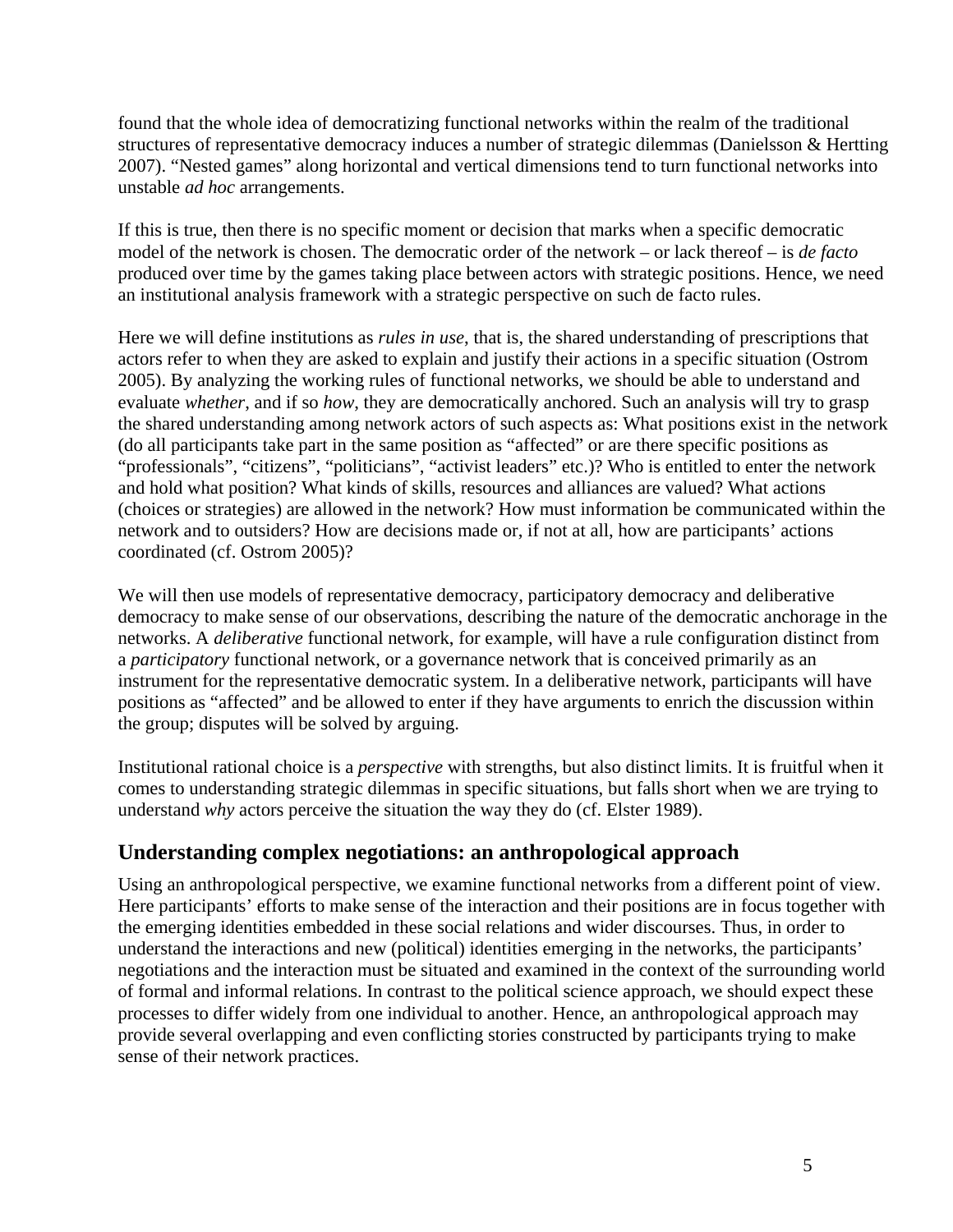The anthropological approach relates to ongoing anthropological policy research about new regimes of governance and power. Of particular interest in our study is the anthropological research on political processes and social change in Europe that focuses on the emergence of new social positions and political agents. The proposed study aims at examining new political positions constructed through changing relations between local politics, public bureaucracy and citizens. A topic of great interest to us is the research that examines the emergence of new social positions created by the transference of public welfare institutions to the market and the changing relations between the state, politics and the market. A common direction in this approach is to use a thorough empirical investigation of a particular event in order to understand larger processes of societal transformations. In one project, about a new health care policy in Wales, the ways in which neoliberal economic theory materializes in institutional practices and transforms citizens into customers with altered responsibilities are investigated (Catey 2006). The implementation of a new university reform in Denmark is examined in another research project (Nielsen 2006). The reform has given the principles of market economy larger influence, and the study focuses on chains of related events and negotiations between old and new views on the position of universities that have gradually transformed foreign students into paying costumers. A third research project examines the implementation of a new pension system in Sweden (Nyqvist 2006). In focus here are the political process, the political and bureaucratic agents and how the policy informs the meaning of citizenship and individual citizen's strategies.

Anthropological policy research focuses on the interaction between discourses, agents and systems of governance and the way they shape each other in different contexts, time and space. An important contribution of this research is the contextualization of political processes through empirical research on the complex and interconnected relations between agents on different levels in society, bureaucratic and political institutions and structures and political goals (Shore & Wright 1997). When, for example, a new law, a political reform, or a protest movement is examined, the surrounding context of related events and phenomena is brought up and scrutinized in a hermeneutic approach by moving back and forth from part to whole, from micro-processes to macro-processes. This approach enables us to investigate single events as keys to understanding larger processes of social change in society.

In the proposed study, this means, on the one hand, that we investigate the meaning that participants ascribe functional networks and their own position as well as other participants and how the positions are institutionalized and changed over time. Although this is the focus of the proposed research project, whether or not these meanings are formulated in terms of democracy is an open question. On the other hand, the anthropological approach also means that we examine whether and how the positions of participants are informed through ongoing interaction with surrounding political institutions, public bureaucracy, citizens and political discourses.

In an ongoing research project on ethnic organizations and political integration, Clarissa Kugelberg has followed a local collaboration group over time. Her study unravels the complex negotiations about direction and organization taking place between participants who represent different ethnic and bureaucratic organizations (Kugelberg 2007). The study is relevant to the proposed project because it suggests that we need to understand the context within which the network participants maneuver, including the participants' mother organizations, if we are to understand the role of the functional network.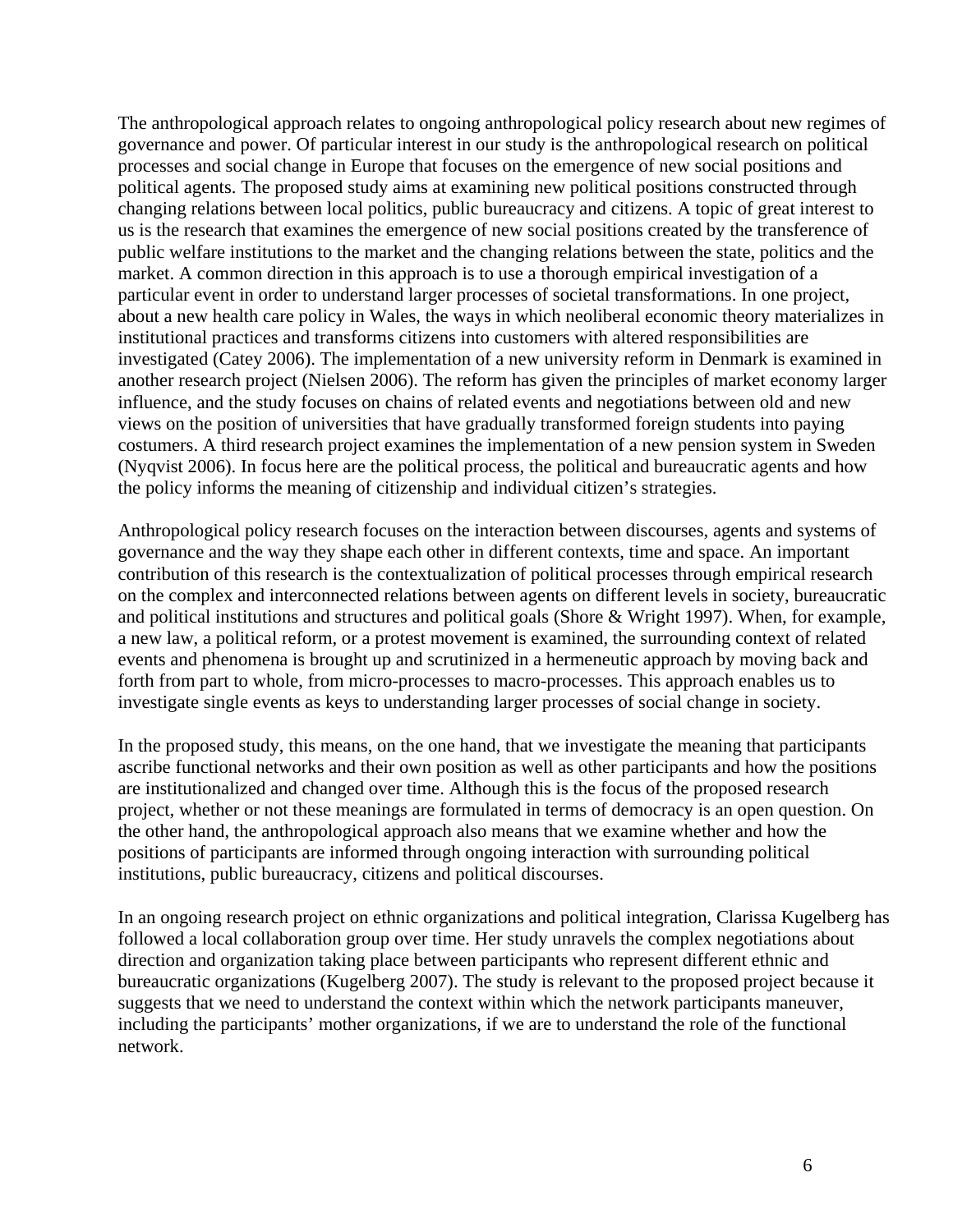### **Research design: comparative process analysis and participant surveys**

In the proposed project, we will describe and evaluate democratic practices in functional networks (research question 1). We will also analyze the prerequisites for their emergence and reproduction (research question 2). To address these questions, the project will include two types of empirical studies: qualitative case studies and a quantitative (follow-up) survey. Close case studies are necessary if we wish to derive hypotheses about new phenomena from "contextualized comparison" (George & Benett 2004). Moreover, with our case study design, we respond to an urgent need for comparative research on urban governance. Such studies are largely lacking, studies making comparisons between functional networks in different cities within Sweden, between networks in different national contexts, and between networks in different policy areas. Hence, our study design includes a threefold comparative perspective.

First, we intend to study networks in two cities: Stockholm and Botkyrka. Compared to the changing majorities in Stockholm, Botkyrka has a long history of Social Democratic rule. Botkyrka also has a long tradition of experiments into new forms of local governance (Hosseini-Kaladjahi 2002, Velásquez 2005). Here we expect ongoing attempts to continue. In a previous research project, we analyzed how collaboration groups and networks have been organized as part of the local integration policy in Stockholm (Danielsson & Hertting 2007). Selecting one of these networks would also allow us to follow up what happens not only when formal political and financial support end, but also when the political regime of the city is changing. Comparison between cities with different "regime stability" is informative for our investigations of the processes and their prerequisites [Q 2].

Second, in each city we will follow one collaboration process with an integration agenda and one with an environmental agenda. Public attempts to develop democratic anchorage for functional networks seem most common in those areas of the city where signs of social and political exclusion are most apparent. We think it would be most useful to compare collaborative integration attempts in poor neighborhoods with the implementation of similar governance ideas in completely different political and social contexts. Therefore we plan to study functional networks working with environmental issues (cf. Rydin & Pennington 2000). We argue that this comparison between networks in different socio-economic contexts will enable us to reflect on the prerequisites of democratic anchorage in networks (Q 1).

Assuming that democratic anchorage in functional networks does not come about easily, within these four different contexts, we will set out to find ambitious attempts. Our aim is to throw light on what is possible, rather than on what is typical.

Third, in order to contextualize our Swedish cases, we will collaborate with Professor Jacob Torfing and his associates at the Centre for Democratic Network Governance at Roskilde University, Denmark. Through this research collaboration, we will have the opportunity to follow a research project on "local fora in Nye Holbaek Kommune outside Copenhagen. Through working seminars with the Danish research group, insights and knowledge from the Danish case will bring our respective cases into comparative *relief*.

Implementing the case studies will include interviews, document studies, and ethnographical fieldwork; observing the interaction and emerging negotiations. All of these methods will be used to describe and understand network practices in the chosen networks (Q 1, descriptive part), as well as to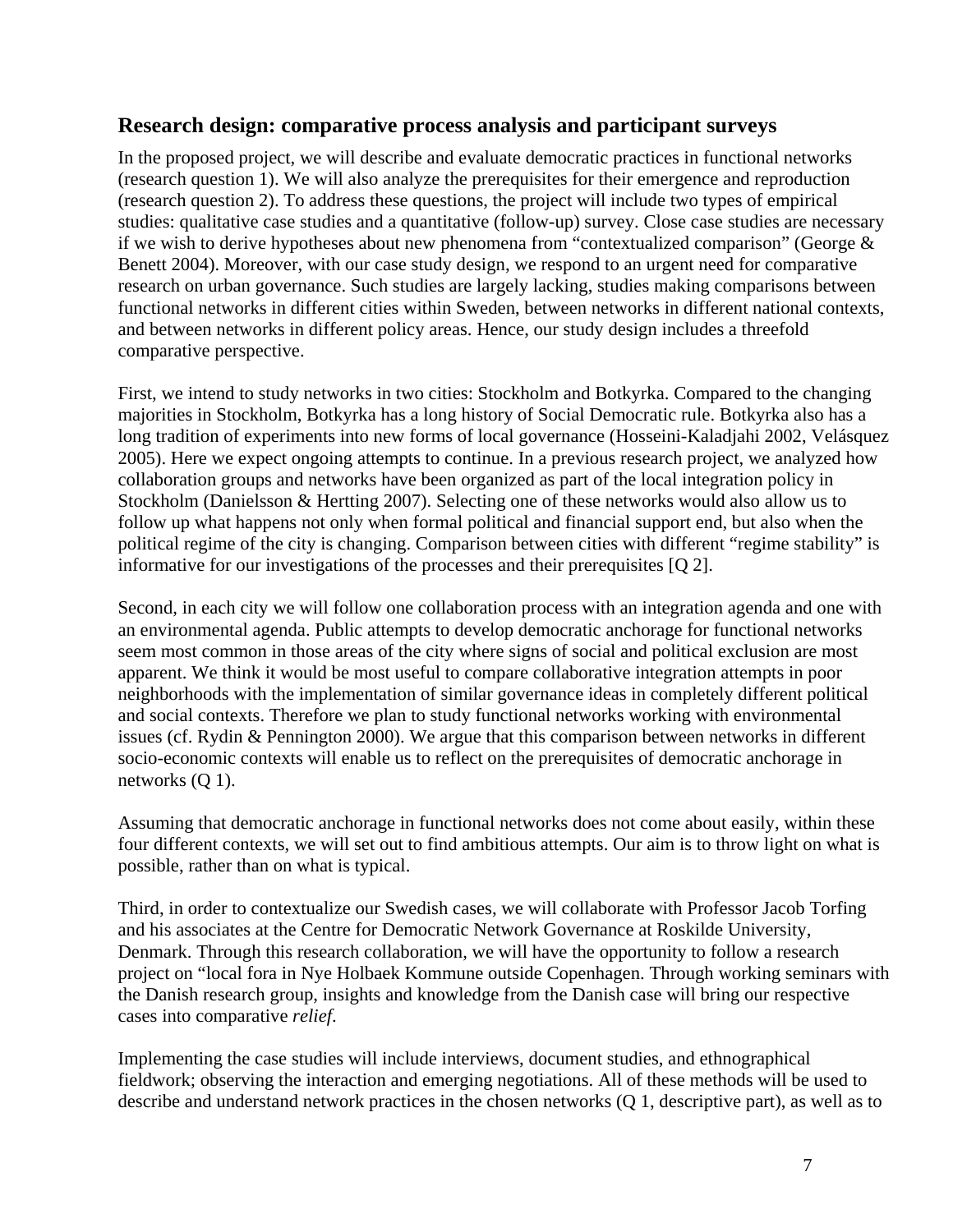describe the local participatory elite in terms of social, economic, ethnic and gender structures. The descriptions, in relation to corresponding traits of the demos they are supposed to represent, will inform our valuation of these practices (Q 1, evaluative part). Documents, interviews as well as practices may reveal how participants inside networks are connected to, or regard their connections to, "outsiders". Such knowledge will also inform our valuation (Q 1, evaluative part). Participant observation and interviews will furthermore allow us to explore the ways in which participants experience and understand their positions and the role of the functional network. This will give us the opportunity to observe and examine the processes of institutionalization (Q 2).

We will use an open method that allows us to take the opportunities that arise during fieldwork to collect new empirical material. That is, we will follow up on observations made in meetings, interviewing actors who emerge as important or tracking questions on their way through local political and administrative institutions. All three researchers are to take part in the fieldwork in order to acquire shared empirical knowledge that then can be analyzed in a dialogue from the two perspectives.

Finally, in the *survey*, we will study individuals – ordinary citizens, local civil servants, association members, etc. – with previous experiences from participating in functional networks in Spånga-Tensta, Rinkeby and Farsta in Stockholm. At the end of year two of the project, we wish to conduct a followup survey of about 600 persons who participated in different collaboration groups between 2003 and 2006. The first survey was conducted in the spring of 2006 and includes questions on (1) the reasons for engagement, (2) general interest in politics and democracy, (3) experiences from specific collaboration groups, (4) perceived individual and societal results and outcomes, and finally (5) personal details. The response rate was between 68 and 72 percent in the three neighborhood council districts. The survey will add extensive data to our comparative case studies regarding the significance of a stable political environment for enduring democratic anchorage of networks (Q 2). All three researchers will take part in (re-)designing the survey.

Timetable: In 2007, specific cases will be chosen, the fieldwork will begin and the follow-up survey will be prepared. In 2008 and 2009, the fieldwork will continue and the survey will be conducted. Seminars with Danish colleagues in Roskilde will take place. In 2009-10, result will be written up. Seminar with Danish colleagues in Roskilde will take place.

### **Gender and ethnicity**

Research has shown that gender as well as ethnic relations have an impact on the participation and influence of women and men in political organizations and decision-making processes (cf. Berqvist 1994, Dahlstedt 2005.). Women and men with a foreign background and women with a Swedish background are less likely to be nominated to political positions than Swedish men are. They are assumed to work with political issues of special concern for their social category and many also do this to a large extent. We presume that gender and ethnicity also have an impact on the development of functional networks and, therefore, we intend to examine how these relations are expressed in interaction and discourse and what this means for the participation of men and women, the organization of work and directions of the functional governance networks. When discussing for whom functional networks provide influence, and who actually forms the local participatory elite, neither sex nor ethnicity can be disregarded.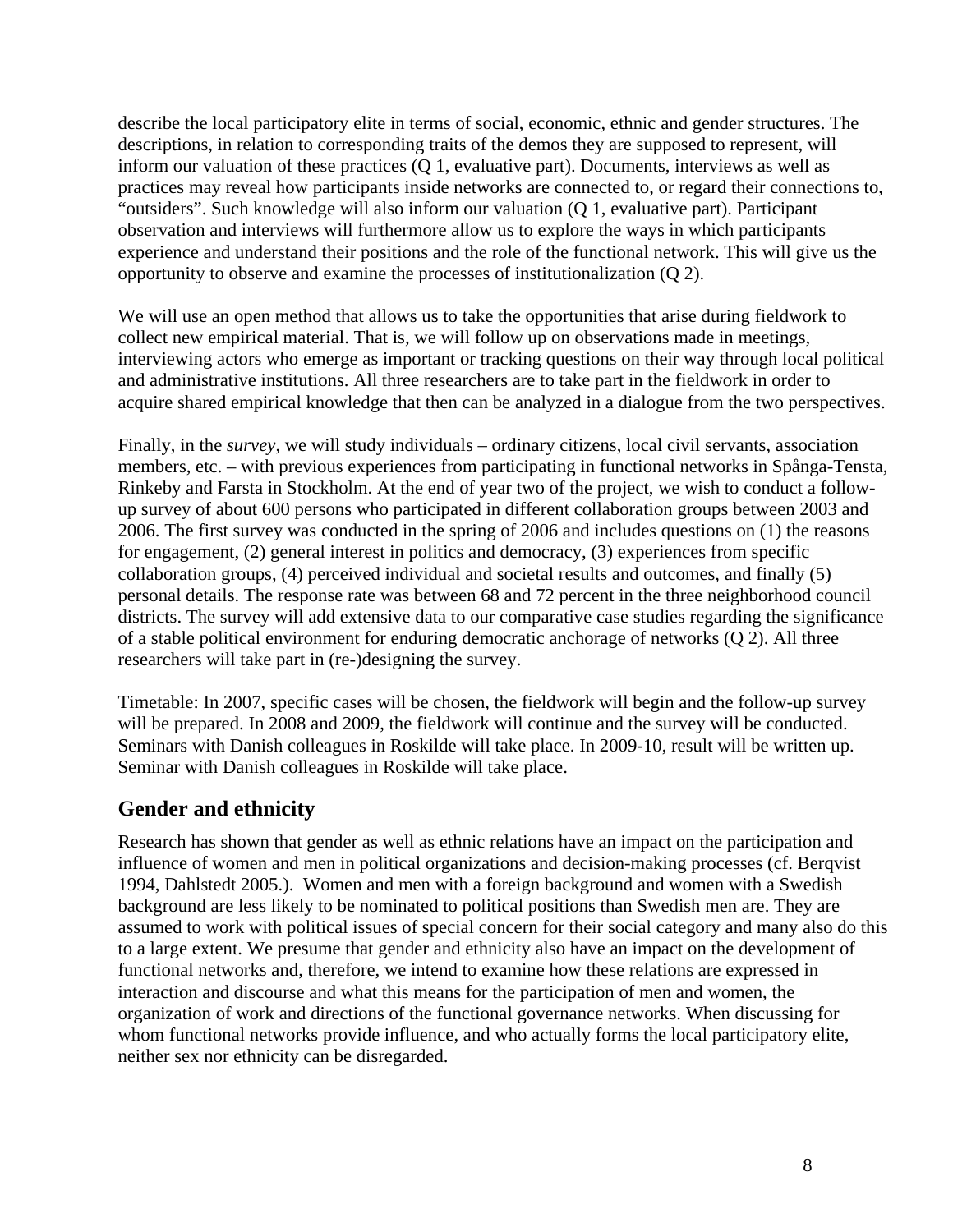#### **References**

- Abu-Lughod, Lila, 1990, The romance of resistance: tracing the transformation of power through Bedouin women. American Ethnologist, 17 (1): 41-55.
- Bergqvist, Christina, 1999, "Norden: en model eller flera?" i Bergqvist, Christina et al., eds., *Likestilte demokratier? Kjönn iog politikk i Norden*, Oslo: universitetsforlaget.
- Bevir, Mark & RAW Rhodes, 2006, Decentred theory, change and network governance. in Sørensen & Torfing (eds) *Theories of Democratic Network Governance.* London: Palgrave-Macmillan (refereed)
- Catey, Scott , 2006 , The materialization of fiscal theory: practice and effects in the National Health Service in Wales. Paper to EASA Biennial Conference 18-21 Sept. 2006 in Bristol.
- Dahlstedt, Fredrik & Fredrik Herzberg, eds. 2005, *Demokrati på svenska? Om strykturell diskriminering och politiskt deltagande.* Stockholm: Satens Offentliga Utredningar SOU 2005:112
- Danielsson, Marianne & Hertting, Nils. 2007 (forthcoming), *Demokrati och förnyelse i ytterstaden. En utvärdering av Stockholms stads integrationspolitiska satsning Stadsdelsförnyelse.* Research Report 2007:1, Mälardalens University
- Etzioni-Halevy 1993, *The Elite Connection. Problems and potentials of Western democracy.*  Cambridge: Polity Press
- Fung, A & E Olin Wright 2001, Deepening democracy: Innovations in empowered participatory governance, in *Politics & Society*, Vol. 29, No 1
- Giljam, M & J Hermansson, 2003, *Demokratins mekanismer.* Malmö: Liber
- Healy, Patsy et al, 203, Place, identity and local politics. analysing initiatives in deliberative governance, in Hajer & Wagenaar (eds.) *Deliberative policy analysis. Understanding governance in the network society.* Cambridge: Cambridge University Press
- Hedlund, Gun, Hertting, Nils, 2003, *Samverkan på spel: rationalitet och frustration i nätverksstyrning och svensk stadsdelsförnyelse*, Stockholm: Egalité
- Hertting, Nils, 2006a, "Mechanisms of governance network formation a contextual rational choice perspective" in Sorensen & Torfing (eds.). *Theories of Democratic Network Governance.* London: Palgrave-Macmillan
- Hertting, Nils, 2006b, *Hyresgästerna och ytterstadsförnyelsen. Nätverksstyrning och lokal demokrati*. Forskningsrapport 2006:1 (under utgivning). IBF, Uppsala universitet (externt granskad och accepterad av redaktionskommitté)
- Hosseini-Kaladjhi, H, 2002, *Stora fiskar äter fortfarande små.* Botkyrka: Mångkulturellt centrum

Kugelberg, Clarissa, 2007, (forthcoming) Integration policy and ethnic associations.

Lahti-Edmark 2002, *Förort i focus – interventioner för miljoner*. Norrköping: Integrationsverket

Lewin, Leif, 2003, "Folket och eliterna – trettio år efteråt" i Giljam, M & J Hermansson (red), *Demokratins mekanismer.* Malmö: Liber

- Nielsen, Gritt B , 2006, An agora of Policy worlds? Reconceptualising. university reform Paper to EASA Biennial Conference 18-21 Sept. 2006 in Bristol.
- Nyqvist, Anette, 2006. Civis economicus? Transformers of social policy in the nexus of statecraft and market making. The Swedish welfare state revisited. Paper to EASA Biennial Conference 18-21 Sept. 2006 in Bristol.
- Ostrom, Elinor, 2005, *Understanding institutional diversity.* Princeton: Princeton University Press
- Pierre, J and G Peters, 2000, Citizen versus the new public manager. The problem of mutual empowerment, *Administration & Society,* Vol. 32, No.1